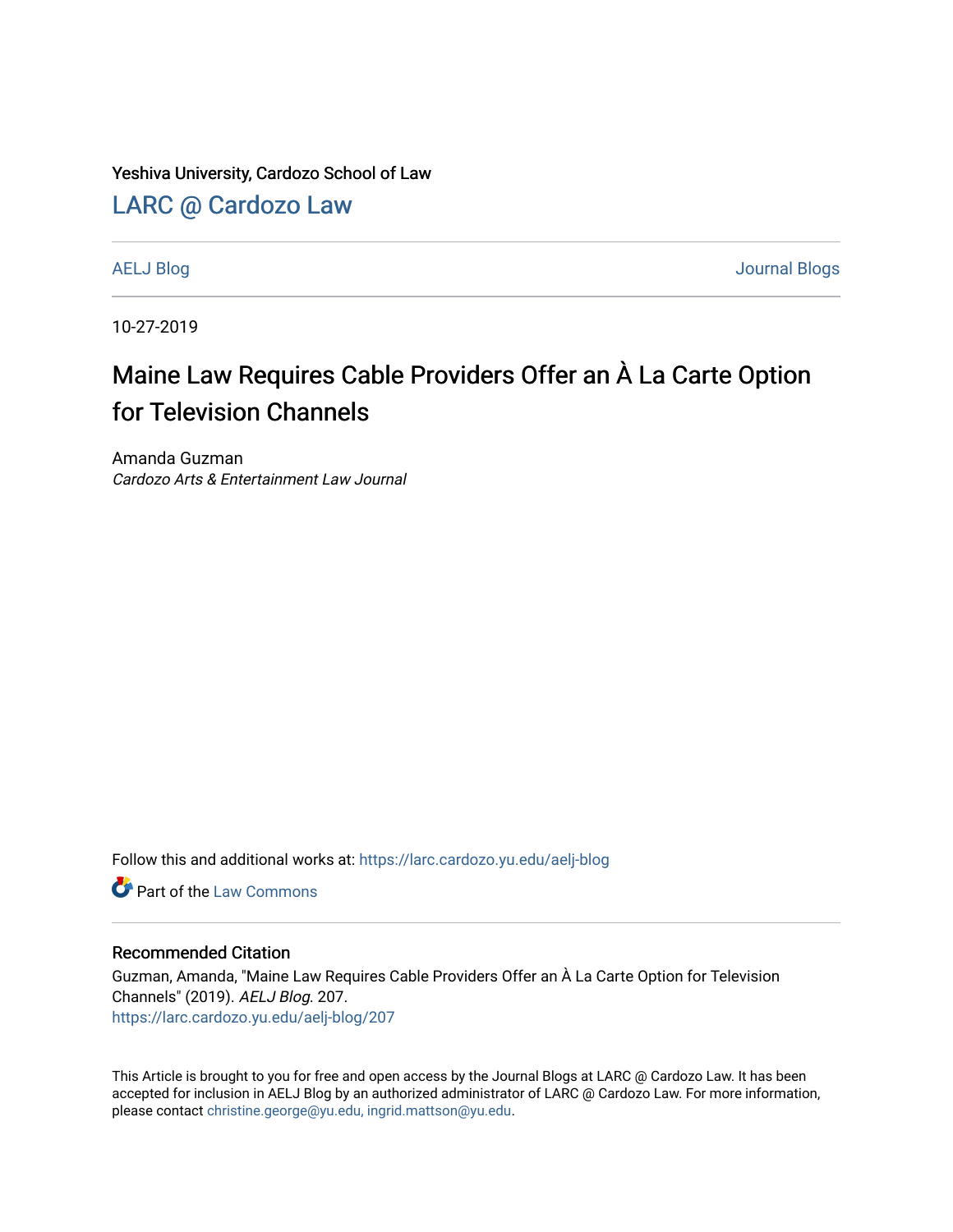## **Maine Law Requires Cable Providers Offer an À La Carte Option for Television Channels**

BY [AMANDA GUZMAN/](https://cardozoaelj.com/author/amanda-guzman/) ON OCTOBER 27, 2019



This past February, Maine passed a new law in an attempt to require cable providers to allow customers to purchase cable channels à la carte[.\[1\]](https://cardozoaelj.com/2019/10/27/maine-law-requires-cable-providers-offer-an-a-la-carte-option-for-television-channels/#_ftn1) This law came after Maine Representative Jeffery Evangelos talked with Maine residents during his campaign.<sup>[2]</sup> Representative Evangelos learned that many people were no longer able to afford cable television packages.<sup>[3]</sup> The biggest complaint from those that he spoke with was that they could no longer afford to watch Boston Red Sox games as the cable packages that provided the channel that aired the games were just too expensive. $[4]$ 

The new law, L.D. 832 titled "An Act to Expand Options for Consumers of Cable Television in Purchasing Individual Channels and Programs," was scheduled to take effect on Friday, September 19, 2019.<sup>[5]</sup> Many of the large cable providers and television networks are unhappy with this law because of the potential impact it could have on their business. Comcast and several TV networks, including Comcast subsidiary NBCUniversal, A&E Television Networks, C-Span, CBS Corp., Discovery, Disney, Fox Cable Network Services, New England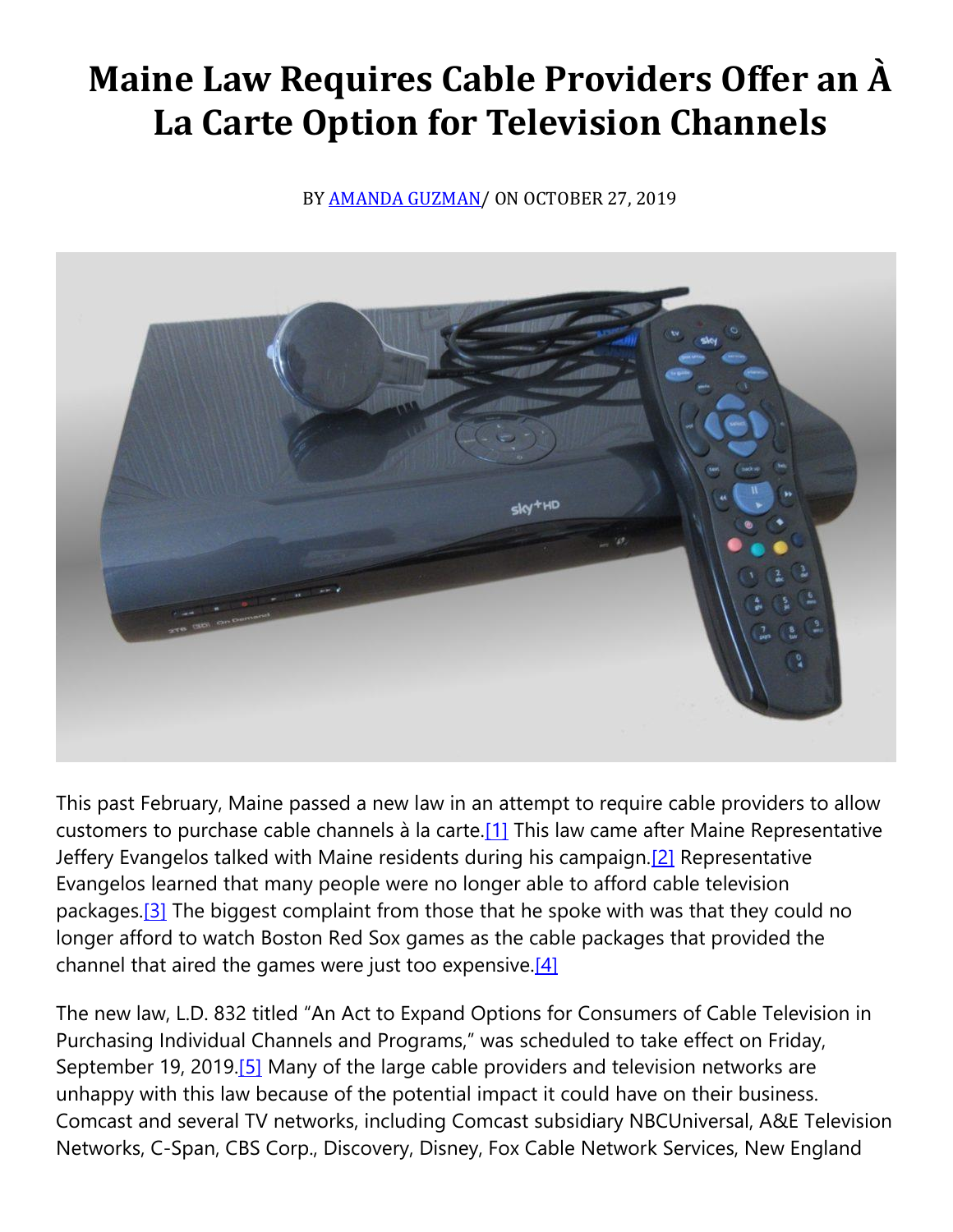Sports Network, and Viacom, filed a complaint early October in the US District Court in Maine seeking an injunction to prevent the enforcement of the law.<sup>[6]</sup> The complaint asserts that L.D. 832 is preempted by both the First Amendment and various other federal laws.<sup>[7]</sup>

The Supreme Court first recognized in *FCC v. Midwest Video Corp.* that because cable television is seen as a means of communication, cable television shares the freedom of expression protected by the First Amendment.<sup>[8]</sup> While it was only dictum of the Supreme Court in *FCC v. Midwest Video Corp.*, in *City of Los Angeles v. Preferred Communications, Inc. (Preferred I)*, the Supreme Court affirmed that cable television enjoys First Amendment rights[.\[9\]](https://cardozoaelj.com/2019/10/27/maine-law-requires-cable-providers-offer-an-a-la-carte-option-for-television-channels/#_ftn9) In *Preferred I*, the Supreme Court held that cable television "through original programming or by exercising editorial discretion over which stations or programs to include in its repertoire, seeks to communicate messages on a wide variety of topics and in a wide variety of formats" and is therefore subject to First Amendment protection.<sup>[\[10\]](https://cardozoaelj.com/2019/10/27/maine-law-requires-cable-providers-offer-an-a-la-carte-option-for-television-channels/#_ftn10)</sup> But such protection is not absolute and "where speech and conduct are joined in a single course of action, the First Amendment values must be balanced against competing social interests."[\[11\]](https://cardozoaelj.com/2019/10/27/maine-law-requires-cable-providers-offer-an-a-la-carte-option-for-television-channels/#_ftn11)

When governments have placed restrictions on cable providers, courts, in assessing the constitutionality of those restrictions, have used varying levels of review. When the restrictions that are placed on cable providers are content-neutral, the restriction should be measured by the intermediate scrutiny test that the Supreme Court articulated in *United States v. O'Brien*[.\[12\]](https://cardozoaelj.com/2019/10/27/maine-law-requires-cable-providers-offer-an-a-la-carte-option-for-television-channels/#_ftn12) In *O'Brien*, the Supreme Court held that content-neutral restrictions can be constitutionally permissible if they are within the Government's constitutional power, they further an important or substantial government interest, the interest of the government is unrelated to the suppression of free expression, and the restriction is no greater than is essential to the furtherance of that interest.<sup>[13]</sup> On the other hand, when the restrictions that are placed on cable providers are content-based speech restriction, the Supreme Court has articulated that strict scrutiny should be used to analyze the constitutionality of such restrictions.<sup>[14]</sup> Under strict scrutiny review, "if a statute regulates speech based on its content, it must be narrowly tailored to promote a compelling Government interest."[\[15\]](https://cardozoaelj.com/2019/10/27/maine-law-requires-cable-providers-offer-an-a-la-carte-option-for-television-channels/#_ftn15) If a less restrictive alternative would serve the Government's purpose, than the less restrictive measure must be used[.\[16\]](https://cardozoaelj.com/2019/10/27/maine-law-requires-cable-providers-offer-an-a-la-carte-option-for-television-channels/#_ftn16)

To determine whether intermediate scrutiny or strict scrutiny will be applied in reviewing the constitutionality of L.D. 832 it will turn on whether the restriction is considered a contentbased or content-neutral restriction. Previously, the Supreme Court has held that "must-carry" requirements, which required cable providers to carry commercials and public television stations, were constitutionally permissible because they were content-neutral restrictions.<sup>[17]</sup> The Supreme Court has held that a federal restriction placing regulations on sexually oriented programs to protect children, either by requiring cable providers to fully scramble or fully block these channels, or to only provide such programs between hours of 10pm and 6am, when children were typically not watching TV, was unconstitutional because it was a content-based restriction[.\[18\]](https://cardozoaelj.com/2019/10/27/maine-law-requires-cable-providers-offer-an-a-la-carte-option-for-television-channels/#_ftn18) The question in *Comcast* turns on whether requiring the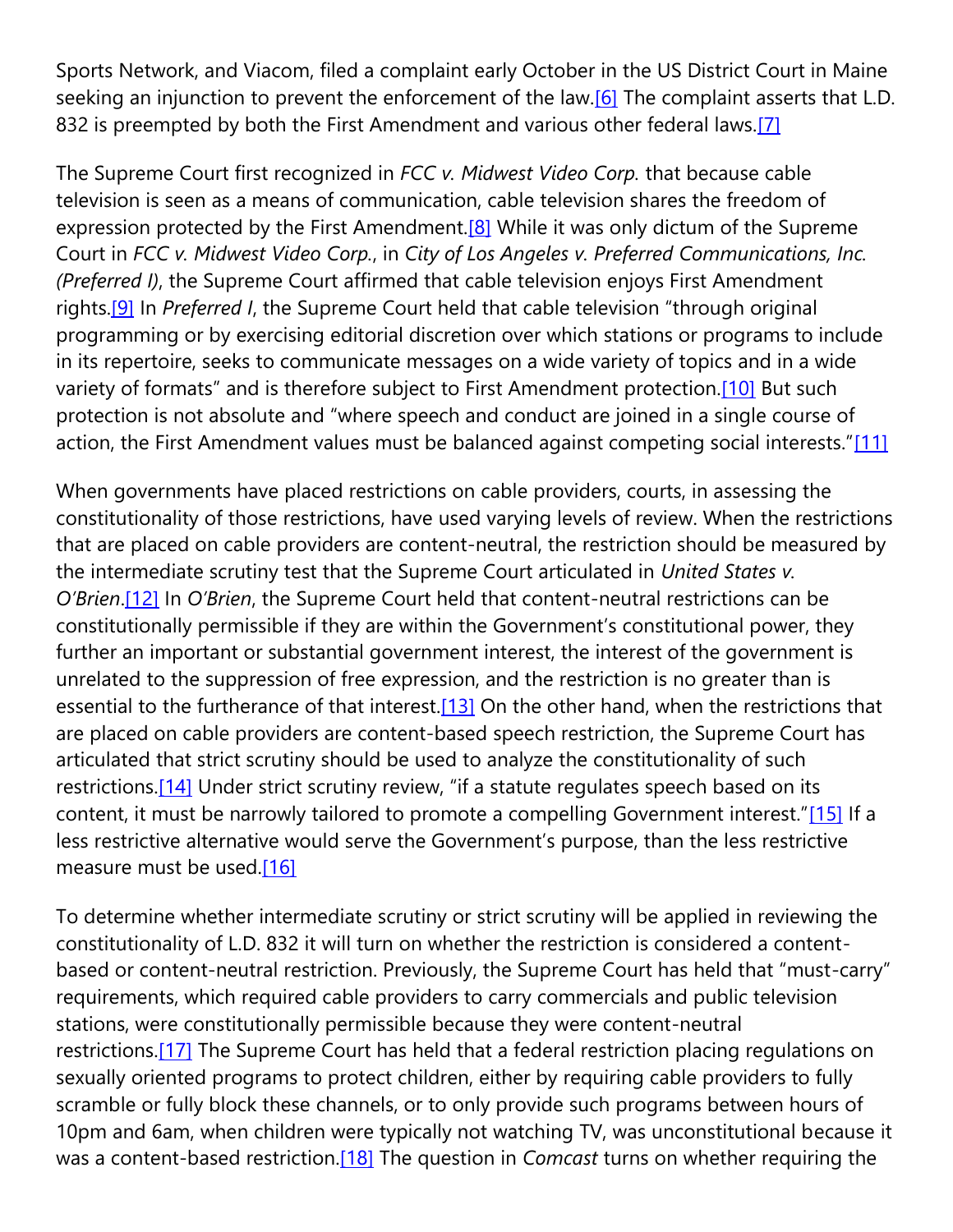purchase of à la carte channels is more like a "must-carry" restriction or a restriction on sexual content.

In determining the scope of the First Amendment protection for cable television it depends on whether cable television is analogized to newspapers, the print model, or broadcast stations, the broadcasting model. $[19]$  With the print model, the government is "severely" limited in the regulations it can place on expression.<sup>[20]</sup> In addition, with the print model, when the government does place regulations on expression, the government is required to show compelling reasons to justify such restriction.<sup>[21]</sup> The broadcast model, on the other hand, allows for greater governmental regulation.<sup>[22]</sup>

Past court decisions are evidence that governmental restriction on the operation of cable systems will be tested under a more similar standard to the First Amendment protection afforded to print media[.\[23\]](https://cardozoaelj.com/2019/10/27/maine-law-requires-cable-providers-offer-an-a-la-carte-option-for-television-channels/#_ftn23) *Turner I* and *II* clearly show that where "governmental regulations impinge on the First Amendment right of cable operators, or programmers, or of viewers," proving the necessity of such regulation will impose a burden on the government.<sup>[24]</sup> The power of state and local laws are limited by the Cable Act of 1984 and the Cable Act of 1992.<sup>[25]</sup> Such power has been limited to apply to constitutionally unprotected speech, such as libel, obscenity, and slander. $[26]$ 

L. D. 832 imposes a requirement on cable providers to permit customers to purchase television network channels à la carte.<sup>[27]</sup> By imposing this regulation on cable providers, the state government of Maine is placing restrictions on cable providers opportunities to exercise "editorial discretion over which stations or programs to include in its repertoire."[\[28\]](https://cardozoaelj.com/2019/10/27/maine-law-requires-cable-providers-offer-an-a-la-carte-option-for-television-channels/#_ftn28) This new law no longer allows cable providers the editorial discretion to decide how to incorporate various channels into program packages. Instead, if asked by a consumer, cable providers would have to give consumers the opportunity to purchase specific channels. The importance of the decisions cable providers once made in deciding how to offer grouping of channels no longer have the impact it once did because with the à la carte option, consumers no longer have to contemplate what is the best cable package to buy in order to get the channels that they utilize the most. Instead of making this decision, consumers could simply request specific channels à la carte and that in effect will take away from cable providers their editorial discretion and is in violation of the First Amendment.

*Amanda Guzman is a Second Year Law Student at Benjamin N. Cardozo School of Law and a Staff Editor at the Cardozo Arts & Entertainment Law Journal. Amanda is interested in entertainment and copyright law.*

[\[1\]](https://cardozoaelj.com/2019/10/27/maine-law-requires-cable-providers-offer-an-a-la-carte-option-for-television-channels/#_ftnref1) Me. Rev. Stat. Ann. tit. 30-A, § 3008(3)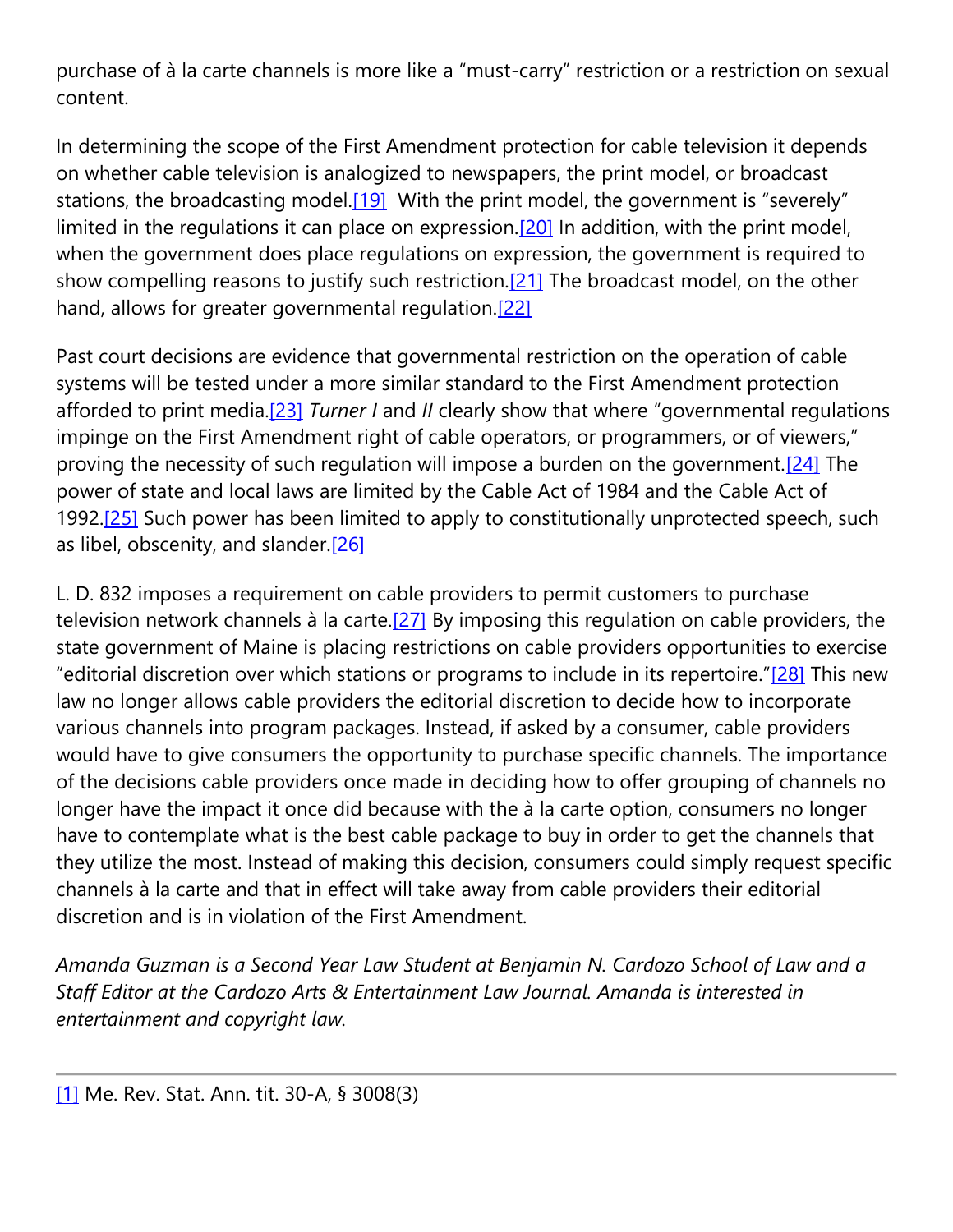[\[2\]](https://cardozoaelj.com/2019/10/27/maine-law-requires-cable-providers-offer-an-a-la-carte-option-for-television-channels/#_ftnref2) Eriq Gardner, *TV Giants Say Forcing Cable Companies to Sell "A La Carte" Violates First Amendment*, The Hollywood Reporter (Sept. 13, 2019, 12:12pm), [https://www.hollywoodreporter.com/thr-esq/tv-giants-say-forcing-cable](https://www.hollywoodreporter.com/thr-esq/tv-giants-say-forcing-cable-companies-sell-la-carte-violates-first-amendment-1239518)[companies-sell-la-carte-violates-first-amendment-1239518](https://www.hollywoodreporter.com/thr-esq/tv-giants-say-forcing-cable-companies-sell-la-carte-violates-first-amendment-1239518) [\[https://perma.cc/4A4H-KR6V\]](https://perma.cc/4A4H-KR6V).

[\[3\]](https://cardozoaelj.com/2019/10/27/maine-law-requires-cable-providers-offer-an-a-la-carte-option-for-television-channels/#_ftnref3) *Id.*

[\[4\]](https://cardozoaelj.com/2019/10/27/maine-law-requires-cable-providers-offer-an-a-la-carte-option-for-television-channels/#_ftnref4) *Id.*

[\[5\]](https://cardozoaelj.com/2019/10/27/maine-law-requires-cable-providers-offer-an-a-la-carte-option-for-television-channels/#_ftnref5) Jon Brodkin, *Comcast sues Maine to stop law requiring sale of individual TV channels*, arsTechnica (Sept. 10, 2019, 12:54pm) [https://arstechnica.com/tech-policy/2019/09/comcast](https://arstechnica.com/tech-policy/2019/09/comcast-tv-networks-sue-maine-to-stop-law-requiring-a-la-carte-channels/)[tv-networks-sue-maine-to-stop-law-requiring-a-la-carte-channels/](https://arstechnica.com/tech-policy/2019/09/comcast-tv-networks-sue-maine-to-stop-law-requiring-a-la-carte-channels/) [\[https://perma.cc/HG7M-](https://perma.cc/HG7M-KSTV)[KSTV\]](https://perma.cc/HG7M-KSTV).

[\[6\]](https://cardozoaelj.com/2019/10/27/maine-law-requires-cable-providers-offer-an-a-la-carte-option-for-television-channels/#_ftnref6) *Id.*

[\[7\]](https://cardozoaelj.com/2019/10/27/maine-law-requires-cable-providers-offer-an-a-la-carte-option-for-television-channels/#_ftnref7) *Id.*

[\[8\]](https://cardozoaelj.com/2019/10/27/maine-law-requires-cable-providers-offer-an-a-la-carte-option-for-television-channels/#_ftnref8) FCC v. Midwest Video Corp., 440 U.S. 689 (1979).

[\[9\]](https://cardozoaelj.com/2019/10/27/maine-law-requires-cable-providers-offer-an-a-la-carte-option-for-television-channels/#_ftnref9) Los Angeles v. Preferred Communications, Inc., 476 U.S. 488 (1986).

[\[10\]](https://cardozoaelj.com/2019/10/27/maine-law-requires-cable-providers-offer-an-a-la-carte-option-for-television-channels/#_ftnref10) *Id.* at 494.

[\[11\]](https://cardozoaelj.com/2019/10/27/maine-law-requires-cable-providers-offer-an-a-la-carte-option-for-television-channels/#_ftnref11) *Id.* at 495.

[\[12\]](https://cardozoaelj.com/2019/10/27/maine-law-requires-cable-providers-offer-an-a-la-carte-option-for-television-channels/#_ftnref12) Geoffrey R. Stone, *Content-Neutral Restrictions*, 54 U. of Chi. L. Rev. 46, 49 (1987).

[\[13\]](https://cardozoaelj.com/2019/10/27/maine-law-requires-cable-providers-offer-an-a-la-carte-option-for-television-channels/#_ftnref13) United States v. O'Brien, 391 U.S. 367, 377 (1968).

[\[14\]](https://cardozoaelj.com/2019/10/27/maine-law-requires-cable-providers-offer-an-a-la-carte-option-for-television-channels/#_ftnref14) *See* United States v. Playboy Entm't Group, 529 U.S. 803, 813 (2000) (where the Court determined a federal statute that required cable providers to follow specific rules regarding showing sexually oriented programs on channels to be a content-based restriction on cable providers and viewed it under strict scrutiny and struck it down).

[\[15\]](https://cardozoaelj.com/2019/10/27/maine-law-requires-cable-providers-offer-an-a-la-carte-option-for-television-channels/#_ftnref15) *Id.*

[\[16\]](https://cardozoaelj.com/2019/10/27/maine-law-requires-cable-providers-offer-an-a-la-carte-option-for-television-channels/#_ftnref16) *Id.*

[\[17\]](https://cardozoaelj.com/2019/10/27/maine-law-requires-cable-providers-offer-an-a-la-carte-option-for-television-channels/#_ftnref17) *See* Turner Broad. Sys. v. FCC, 512 U.S. 622 (1944) (where regulations required cable companies to air local commercials and carry public television networks and the Court found such regulations constitutionally permissible because they were not a restriction on the content messaged conveyed, but instead was a content-neutral regulation).